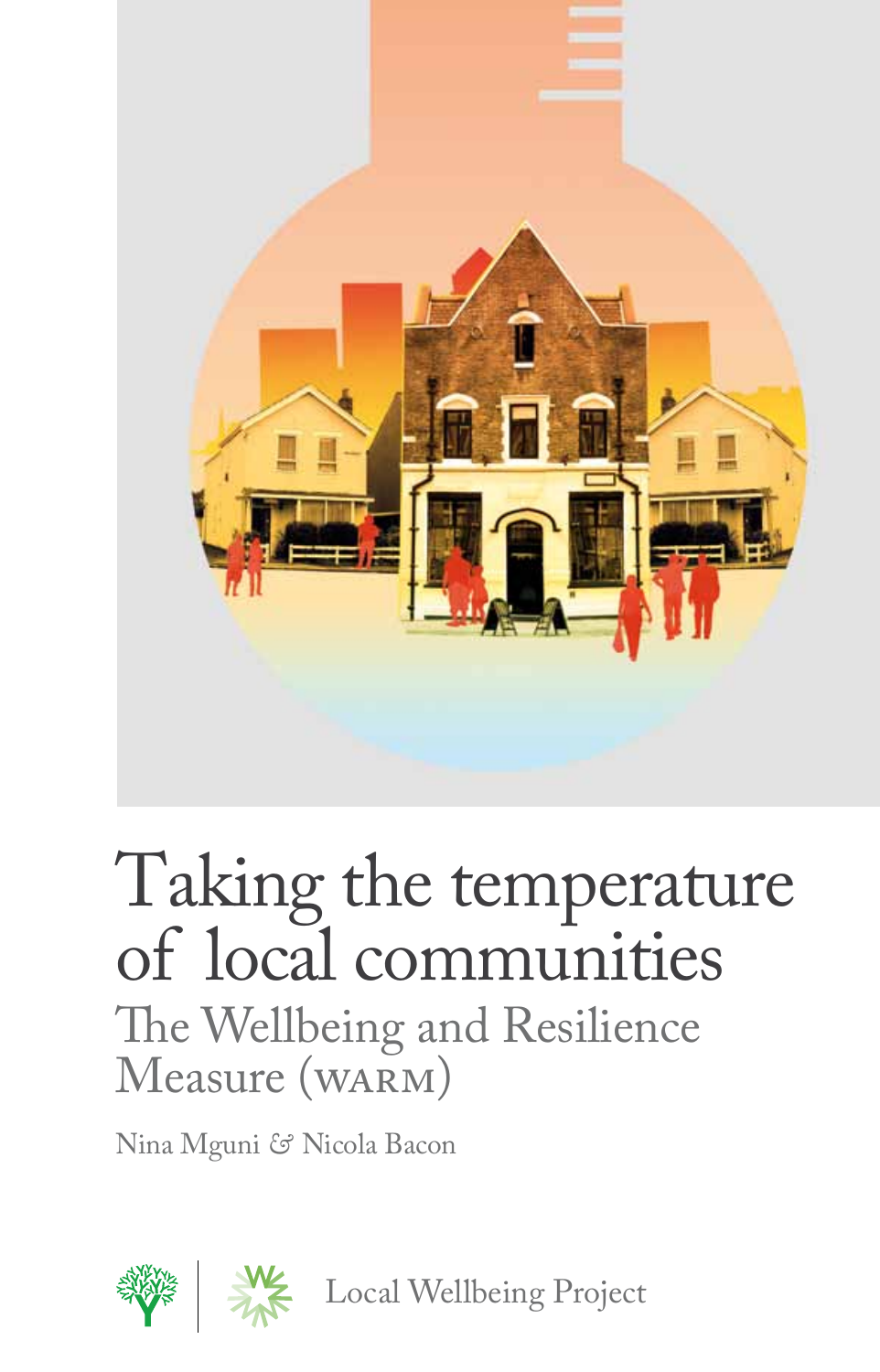## **About the Young Foundation**

The Young Foundation brings together insight, innovation and entrepreneurship to meet social needs. We have a 55 year track record of success with ventures such as the Open University, Which?, the School for Social Entrepreneurs and Healthline (the precursor of NHS Direct). We work across the UK and internationally – carrying out research, influencing policy, creating new organisations and supporting others to do the same, often with imaginative uses of new technology.

We now have over 60 staff, working on over 40 ventures at any one time, with staff in New York and Paris as well as London and Birmingham in the UK.

www.youngfoundation.org

## **About the Local Wellbeing Project**

The Local Wellbeing Project was a three year initiative to explore how local government can improve the wellbeing of its citizens. The project brought together the Young Foundation, Professor Lord Richard Layard at the London School of Economics' Centre for Economic Performance, Local Government Improvement and Development (formerly IDeA), and Hertfordshire County Council, Manchester City Council, South Tyneside Metropolitan Borough Council.

The aims of the Local Wellbeing Project were:

- to establish the value of local government prioritising wellbeing in service delivery and strategic planning with local communities;
- to explore effective ways to measure wellbeing and resilience at local level; and
- to develop replicable practice to maximise wellbeing in service delivery.

### **Summary**

### What is WARM and who is it for?

The Wellbeing and Resilience Measure (WARM) is a framework to measure wellbeing and resilience at a local level. WARM helps identify who is vulnerable, who is not, and why. It supports localism, by giving better information to both communities and residents, and agencies responding to their concerns and aspirations.

Wellbeing and resilience measures can enable local professionals and communities to see which services are having an impact on people's lives at a local level and which are not; identify a community's strengths as well as its weaknesses; and make more informed decisions about where to direct limited resources.

Understanding how people feel about the quality of their lives is important for local decision-makers and service providers at any time, but becomes vital when resources are as scarce as they are in these uncertain times.

WARM gives fresh insights into the dynamics of communities. It can be used to:

- Measure life satisfaction: Capture information on how well or not a community is faring. This could be as part of a routine 'state of the community' health check or part of a more targeted mapping exercise.
- Map local assets and vulnerabilities: This can contribute to a general audit of the community or focus on specific issues, such as how to work with vulnerable families, or social capital.
- Inform local decision making: WARM provides a strong starting point for service re-design and developing local initiatives.

It is our hope that wellbeing and resilience measures will soon become as much of a determining factor for policy makers as Gross Domestic Product is for economists and the weather forecast is for farmers.

The WARM framework does not require additional data collection but encourages communities and agencies to use existing data to create a narrative about local neighbourhoods. Rather than offering a way of comparing performance and needs between local authorities or neighbourhoods, our framework lets communities explore the detail of what goes on in their area, looking at the experiences of different groups

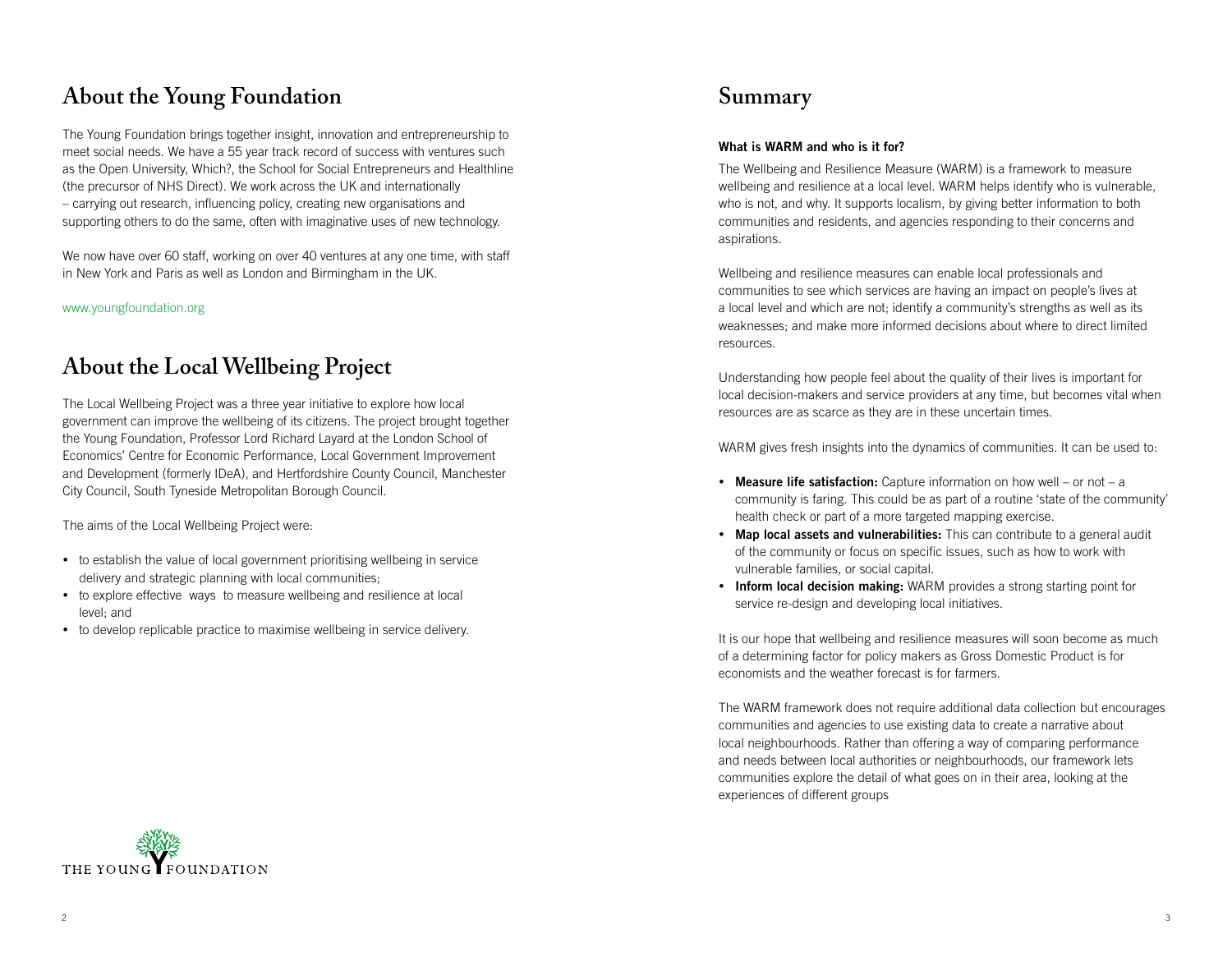### How should WARM be used?

WARM has five stages:

#### Figure 1: The five stages of WARM



The **first stage** is to measure wellbeing. To do this we look at three domains:

- Self: the way people feel about their own lives
- $-$  **Support:** the quality of social supports and networks within the community
- **Structure and systems:** the strength of the infrastructure and environment to support people to achieve their aspirations and live a good life.

Three types of data are particularly useful at this stage:

- Trend data for key indicators, such as health, education, income and incapacity benefit – as useful measures for objective conditions within the area, which can be broken down to neighbourhood level (lower super output level).
- Any local surveys which capture data on levels of life satisfaction. These could be included in local annual opinion surveys or as one-off initiatives by local authorities or health agencies. For instance, some local authorities include the following question in annual surveys: Thinking about everything which affects how you feel about yourself and the place where you live, how satisfied would you say you are with your quality of life overall?
- A proxy 'WARM estimate' of life satisfaction, which uses British Household Panel Survey (BHPS) data to construct an indicator of levels of individual



- 
- 
- c retired % d Job satisfaction:
- overall %
- Health status over last
- 12 months %
- Health problems:
- Anxiety, depression, etc g Financial situation
- h Change in financial
- position last year
- Financial expectations for year ahead
- Saves from current
- income
- k confident
- GHQ: capable of
- making decisions
- m GHQ: enjoy day-to-day activities
- n GHQ: problem
- overcoming difficulties o GHQ: ability to face
- problems p GHQ: losing confidence
- q Frequency of meeting
- people Whether living with
- spouse or partner s Cares for handicapped/
- other in household
- t Frequency of talking to neighbours
- u Likes present
- neighbourhood

life satisfaction in areas with similar demographic profiles, to predict likely levels of life satisfaction where no primary data exists.

The **second stage** measures resilience, by creating a map of assets and vulnerabilities in the community. Accurately identifying the assets, for example social capital, and the vulnerabilities, for example social isolation, helps estimate the capacity of a community to withstand shock and pinpoint where support should be targeted.

| <b>Domain</b>             | Assets/vunerabilities                                  | <b>Examples of indicators</b>                                                                                  |
|---------------------------|--------------------------------------------------------|----------------------------------------------------------------------------------------------------------------|
| Systems and<br>structures | Enabling infrastructure/<br>impaired infrastructure    | Number of vacancies<br>Number of FE colleges<br>Average travel time to<br>employment centre                    |
| Supports                  | Social capital/ dysfunctional<br>networks or isolation | % of single pensioner households<br>% of people that provide unpaid<br>help                                    |
| Self                      | Self-efficacy/reduced or limited<br>autonomy           | Average number (per LSOA in<br>ward) of people in receipt of<br>incapacity benefits<br>Mental health indicator |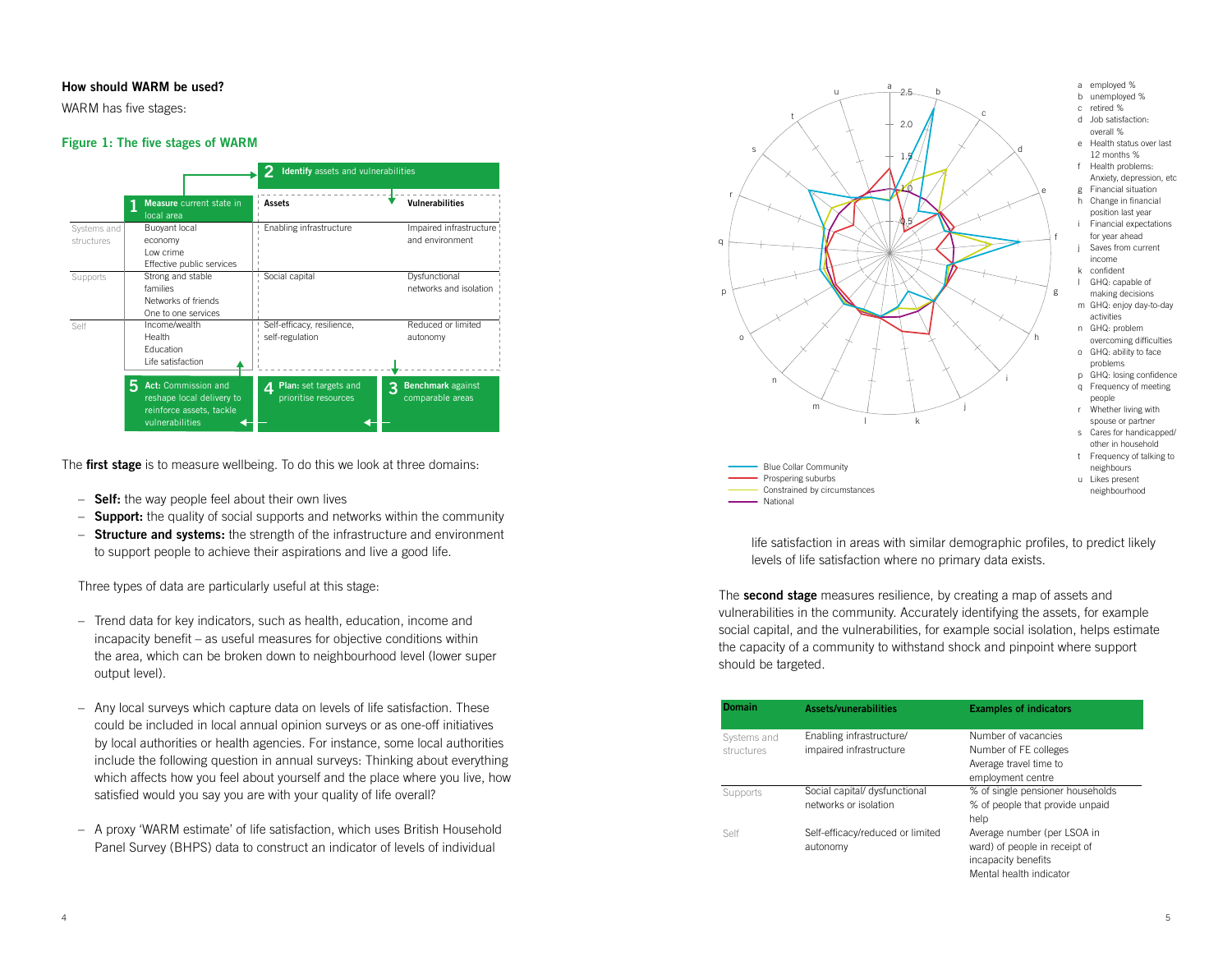The **third stage** is a benchmarking process. We use national and local authority wide data to draw out local trends in life satisfaction.

Applying a benchmark helps:

- distinguish between community-level and wider trends. It is important to disentangle what is happening at the very local level from broader trends across a local authority area, a region, or even nationally
- identify which members of the community are vulnerable and why, and those who are not vulnerable
- make a realistic assessment of what local interventions can and cannot achieve.

There are two parts to this stage. First, we have compared data at a local level with data drawn from local authority level to identify differences in wellbeing.

Second, we have used data drawn from BHPS – the same starting point as the WARM estimate of life satisfaction. We have used the BHPS data to estimate how communities with similar demographic profiles fare across selected variables (e.g. employment, retirement) that correlate with life satisfaction. We have used BHPS data to present all the variables on the same scale by standardising all averages as a proportion of the national total.

The fourth stage is about planning. We use the data provided from stages one to three to inform communities, commissioners and local partnerships about what is working well, and where further interventions are needed. This stage can also involve the public, political leaders, community organisations and business.

The fifth stage is about action – creating or redesigning local services to ensure they respond effectively to local needs and wishes. We see the five stages of WARM as an iterative process. The process should be repeated over time to help identify the extent to which interventions have led to tangible improvements in life satisfaction.

We see the five stages of WARM as an iterative process. The process should be repeated over time to help identify the extent to which interventions have led to tangible improvements in life satisfaction.

### **Conclusion**

Examining a local community through a wellbeing and resilience lens focuses attention on a community and its component parts: who is vulnerable, and who is not, and what the impact of a community's vulnerabilities is on its residents. This lens also shifts attention from mapping an area's vulnerability to understanding the capacity and capability of communities to help themselves. From this starting point, local agencies can begin to ask better questions about how the work of agencies contributes to improvements in the quality of their life.

Our work emphasises the need not only to think more creatively about existing data sources, but also prompts questions on whether we have the right data, at the right time, with the right level of detail. Measures of wellbeing, resilience and social wealth are crucial. Measures that capture levels of emotional resilience – capacity of individual to bounce back from adversity, quality of social supports and the availability of assets to help restore communities following a shock – provide vital information for local decision makers.